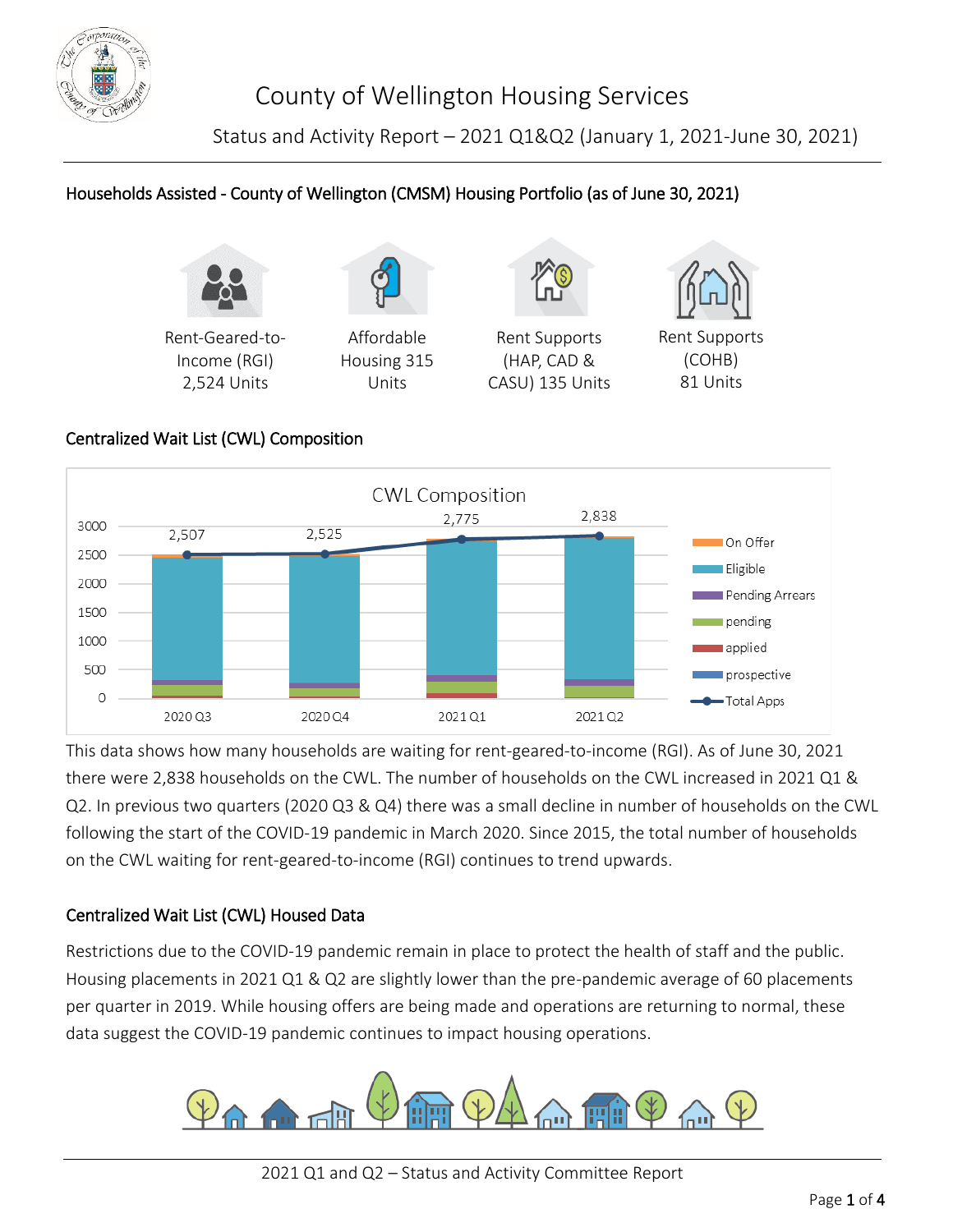

## Centralized Wait List (CWL) Housed by Priority Data (transfers not included)

Housed by priority data identifies the number of households housed chronologically compared to the number of households housed through the provincially legislated Special Provincial Priority (SPP) category, and through the County of Wellington's Local Priority category. SPP households include survivors of domestic violence and human trafficking. Households housed through priority categories are accommodated in RGI and Affordable Housing units. The 2021 Q1 & Q2 data shows a continued return to placing households chronologically as well as placing SPP or Local Priority households. Previously in 2020 Q2 at the start of the COVID-19 pandemic, only SPP and Local Priority households were housed.



### Homelessness Serving System

All three emergency shelters, closed in mid-March 2020 to minimize the risk of COVID-19 transmission, remained closed in 2021 Q1 & Q2. Emergency shelter services were temporarily located in hotels with expanded services so that clients were not longer required to leave premises during the daytime hours. As of November 23rd 2020 clients requiring emergency shelter are served at Loyola House where there are accommodations suited to COVID-19 health and safety requirements as well as expanded support services on site.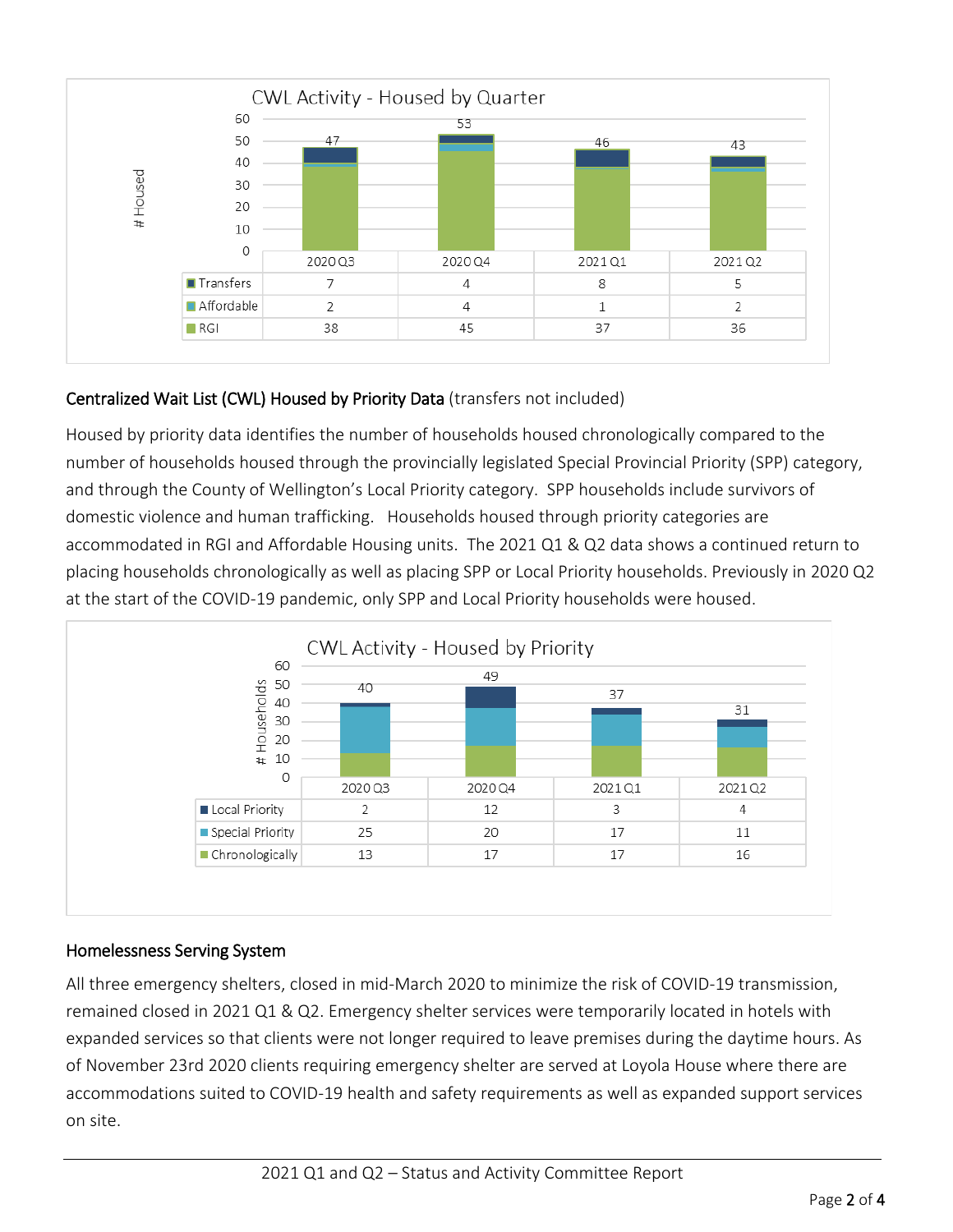### Housing Stability Programme – Emergency Shelter Usage (Loyola House Pilot, Youth, motel overflow)

| <b>Emergency Shelter Use</b>               | 2021 Q1 | 2021 Q <sub>2</sub> |
|--------------------------------------------|---------|---------------------|
| TOTAL number of unique individuals served  | 134     | 126                 |
| Number of singles                          | 111     | 109                 |
| Number of individuals in family households | 23      |                     |

In addition to the numbers shown in the above table, additional emergency shelter beds have been made available at the Warming Centre in Guelph as well as dedicated rooms at Loyola House location where individuals experiencing homelessness who test positive for COVID-19 can self-isolate in a supportive environment.

### Guelph-Wellington's By-Name-List (BNL) – Transforming the way we respond to homelessness

A By-Name-List (BNL) is a real-time list of all people experiencing homelessness in Guelph-Wellington. The BNL helps service providers prioritize need, track the status change as individuals and families move in and out of (chronic) homelessness and inform action as we move towards ending chronic homelessness in our community.

On average, between January and June 2021, there were 134 individuals experiencing chronic homelessness per month on the Guelph-Wellington BNL. The graph below shows how the individuals experiencing chronic homelessness on the BNL shifts continually over time.



Information gathered through the BNL helps us understand who is coming into the homelessness system (inflow) and who is being housed/leaving the system (outflow). Tracking inflow/outflow and actively homeless in our community helps us measure progress towards ending chronic homelessness.